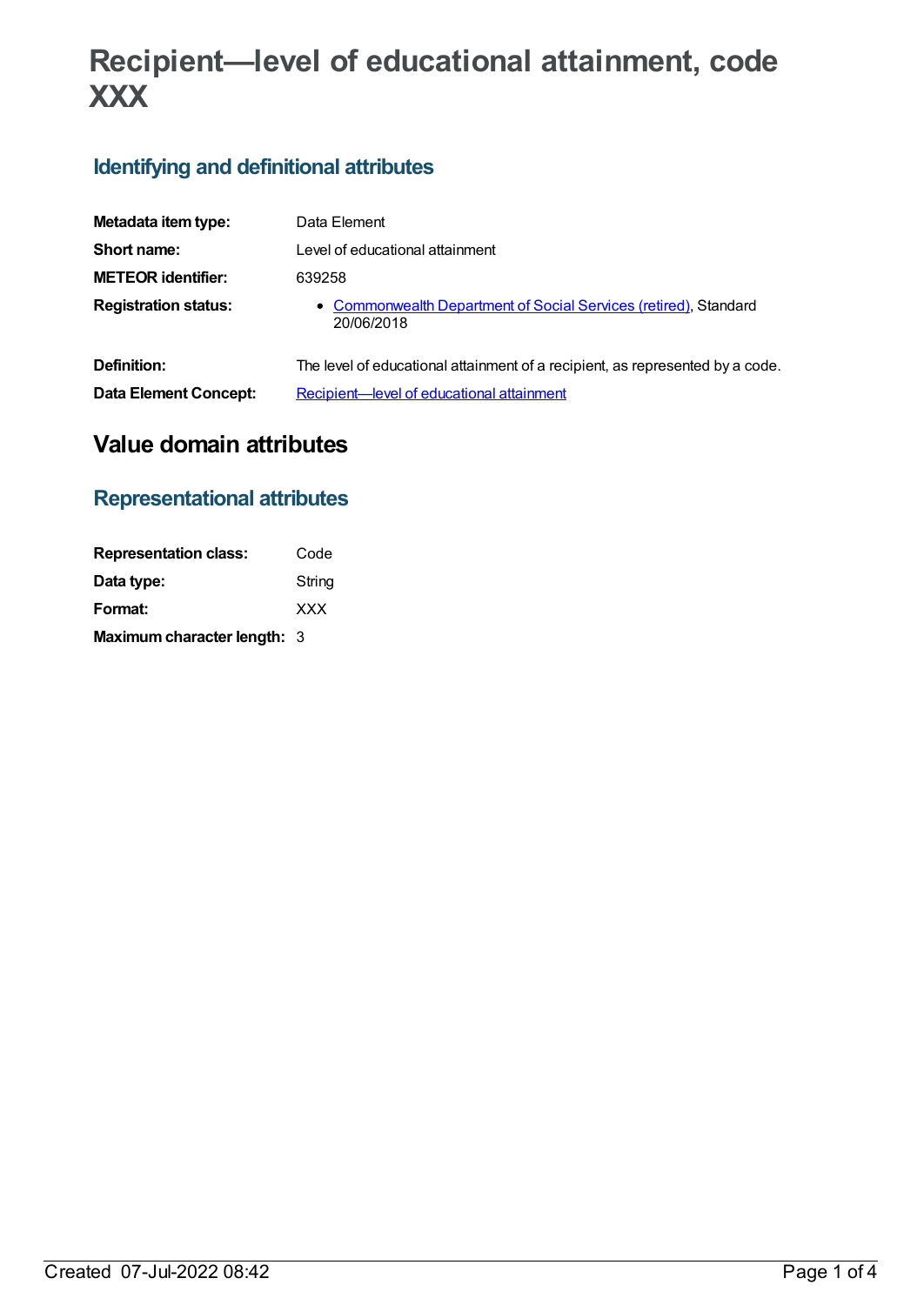#### **Value Meaning**

| ASD | Associate Diploma |
|-----|-------------------|
| BAC | Bachelor's Degree |

- CER Certificate No longer valid
- C01 Certificate 1
- C02 Certificate 2
- C03 Certificate 3
- C04 Certificate 4
- DIP Diploma
- DOC Doctorate
- HEB Bridging Course
- HNR Honours/Masters Qualification
- MST Master's Degree
- PGR Post-Graduate Diploma
- TRA Trade Qualification
- U10 Less than Year 10
- UGR Undergraduate
- UNI Unknown with typographical error
- Y06 Year 6
- Y07 Year 7 No longer valid
- Y08 Year 8 No longer valid
- Y09 Year 9 No longer valid
- Y10 Year 10
- Y11 Year 11
- Y12 Year 12
- Y13 Year 13
- UNK Unknown
- Missing No value

### **Collection and usage attributes**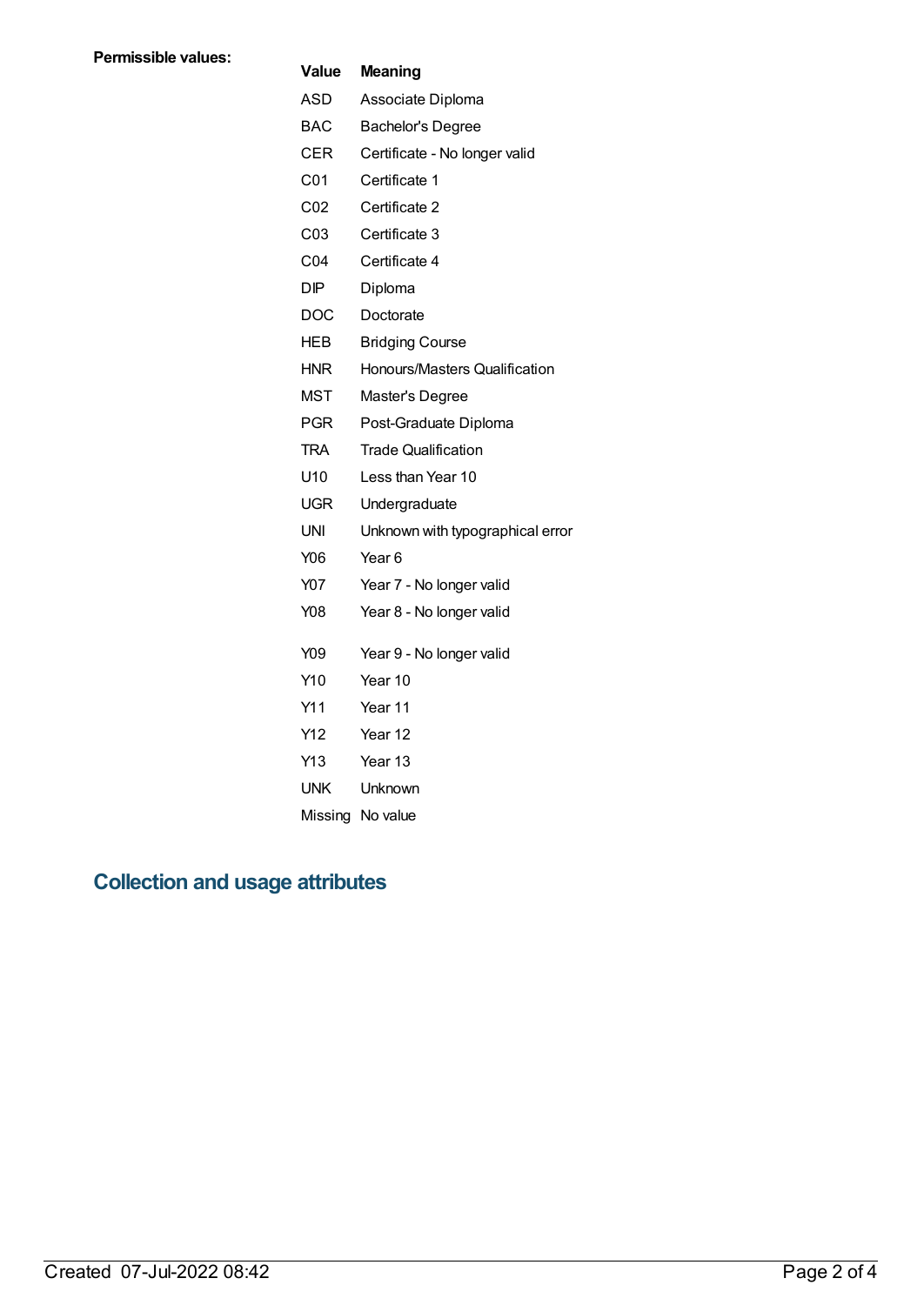#### **Guide for use:** CODE DIP Diploma

Includes: Advanced Diploma, Statement of Attainment at Advanced Diploma Level, Associate Degree, Statement of Attainment at Associate Degree level, Bridging and Enabling Course at Advanced Diploma and Associate Degree level, Diploma, Statement of Attainment at Diploma level, and Bridging and Enabling Course at Diploma level. Excludes Graduate Diploma.

CODE BAC Bachelor's Degree

Includes: Bachelor (Honours) Degree, Bachelor (Pass) Degree, Statement of Attainment at Bachelor Degree level, and Bridging and Enabling Course at Bachelor Degree level.

CODE C01 Certificate 1 Includes: Certificate IStatement of Attainment at Certificate I Level.

CODE C02 Certificate 2 Includes: Certificate II, Statement of Attainment at Certificate II Level, Bridging and Enabling Course at Certificate II Level,

CODE C03 Certificate 3 Includes: Certificate III, Statement of Attainment at Certificate III Level, Bridging and Enabling Course at Certificate III Level.

CODE C04 Certificate 4 Includes: Certificate IV, Statement of Attainment at Certificate IV Level, Bridging and Enabling Course at Certificate IV Level.

CODE DOC Doctorate Includes: Higher Doctorate, Doctorate by Research, Doctorate by Coursework, Professional Specialist Qualification at Doctoral Degree level, Statement of Attainment at Doctoral Degree level, Bridging and Enabling Course at Doctoral Degree level.

CODE MST Master's Degree Includes: Master Degree by Research, Master Degree by Coursework, Professional Specialist Qualification at Master Degree level, Statement of Attainment at Master Degree level, Bridging and Enabling Course at Master Degree level.

CODE PGR Post-Graduate Diploma Includes: Graduate Diploma, Graduate Qualifying or Preliminary, Professional Specialist Qualification at Graduate Diploma level, Statement of Attainment at Graduate Diploma level, Bridging and Enabling Course at Graduate Diploma level.

### **Source and reference attributes**

**Submitting organisation:** Australian Government Department of Social Services

**Reference documents:** Australian Bureau of Statistics (ABS) 2001. Australian Standard Classification of Education, Level of Education (ASCED). Cat. no. 1272.0, Canberra: ABS .

### **Data element attributes**

### **Collection and usage attributes**

| Guide for use:             | The most recent level of educational attainment is recorded.        |
|----------------------------|---------------------------------------------------------------------|
| <b>Collection methods:</b> | This information is only collected when it is needed by Centrelink. |

### **Source and reference attributes**

**Submitting organisation:** AustralianGovernment Department of Social Services